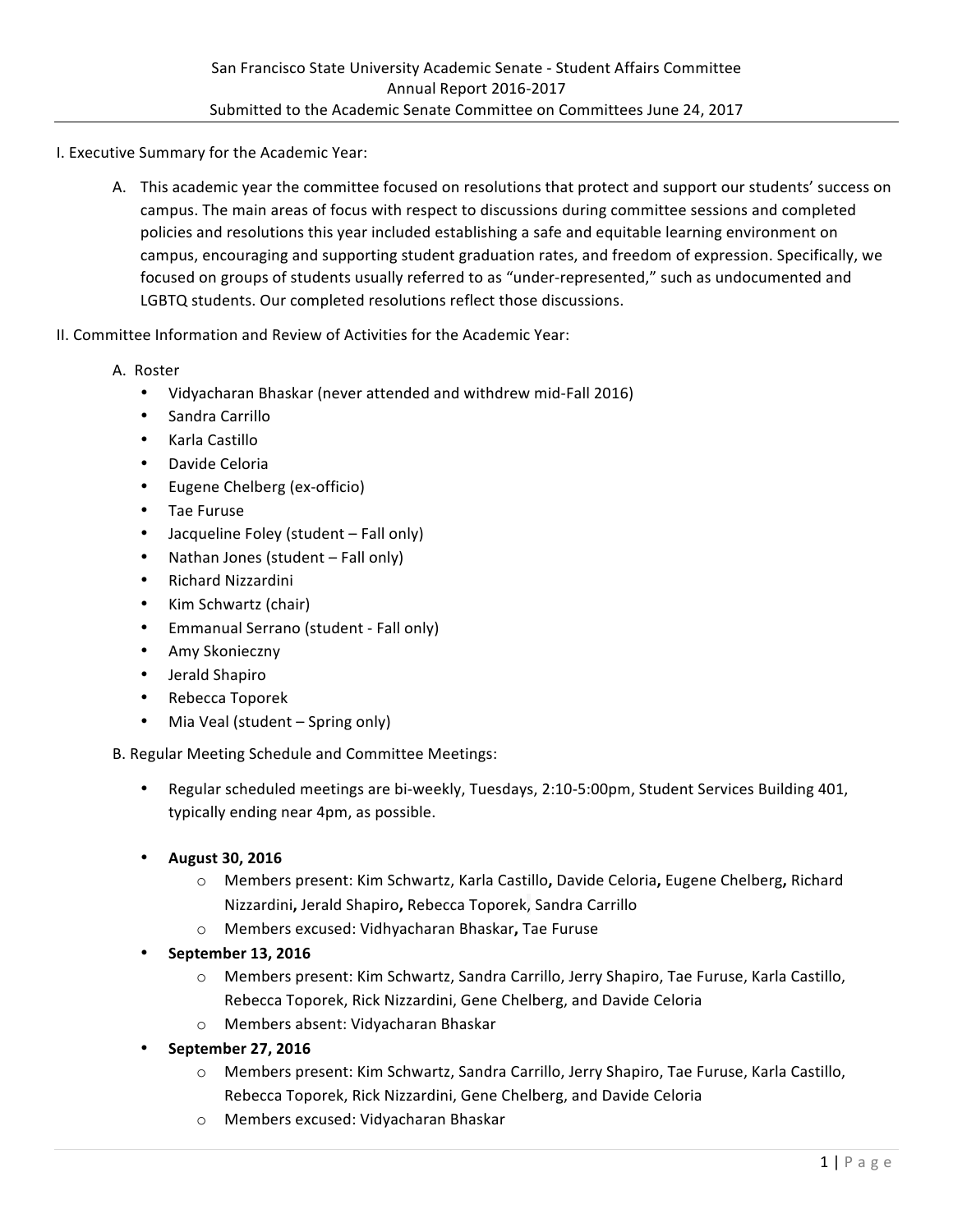- **October 11, 2016**
	- $\circ$  Members present: Kim Schwartz, Gene Chelberg, Davide Celoria, Nathan Jones (campus rep), Rick Nizzardini, Tae Furuse, Jerry Shapiro, Sandra Carrillo, Karla Castillo
	- o Members absent: Rebecca Toporek
	- o Guests: Aimee Barnes, Shannon Deloso, ASI

## • **October 25, 2016**

- o Members present: Kim Schwartz, Jerry Shapiro, Tae Furuse, Rebecca Toporek, Rick Nizzardini, Gene Chelberg, Karla Castillo
- o Guests: Norma Salcedo
- o Members absent: Sandra Carrillo
- **November 8, 2016**
	- o Members present: Sandra Carrillo**,** Davide Celoria**,** Eugene Chelberg**,** Tae Furuse**,** Richard Nizzardini, Kim Schwartz, Jerald Shapiro
	- o Members absent: Karla Castillo**,** Emmanuel Serrano, Nathan Jones**,** Rebecca Toporek
- **November 29, 2016**
	- o Members present: Sandra Carrillo**,** Karla Castillo**,** Davide Celoria**,** Eugene Chelberg, Jacqueline Foley, Tae Furuse, Nathan Jones, Richard Nizzardini, Kim Schwartz, Emmanuel Serrano, Jerald Shapiro, Rebecca Toporek
	- o Guest: Norma Salcedo, SFSU AB540 Dream Coordinator
	- o Members absent: Eugene Chelberg, Richard Nizzardini
- **January 31, 2017**
	- o Members present: Karla Castillo**,** Davide Celoria**,** Eugene Chelberg**,** Tae Furuse**,** Richard Nizzardini**,** Kim Schwartz, Jerald Shapiro**,** Rebecca Toporek, Sandra Carrillo, Amy Skonieczny
	- o Members absent: Jacqueline Foley, Nathan Jones, Emmanuel Serrano
- **February 14, 2017**
	- o Members present: Sandra Carrillo**,** Karla Castillo**,** Davide Celoria**,** Eugene Chelberg**,** Tae Furuse, Mia Veal**,** Richard Nizzardini**,** Kim Schwartz, Emmanuel Serrano, Amy Skonieczny, Rebecca Toporek
	- o Members absent: Jerald Shapiro (excused)
- **February 28, 2017**
	- o Members present: Sandra Carrillo**,** Karla Castillo, Davide Celoria**,** Tae Furuse**,** Richard Nizzardini, Kim Schwartz**,** Jerald Shapiro**,** Rebecca Toporek, Mia Veal
	- o Members absent: Eugene Chelberg
- **March 14, 2017**
	- o Members present: Sandra Carrillo**,** Karla Castillo**,** Davide Celoria**,** Tae Furuse, Kim Schwartz, Jerald Shapiro**,** Rebecca Toporek, Mia Veal**,** Amy Skonieczny
	- o Members absent: Eugene Chelberg, Jacqueline Foley, Nathan Jones, Richard Nizzardini, Emmanuel Serrano
- **March 28, 2017**
	- o Members present: Sandra Carrillo, Karla Castillo, Davide Celoria, Tae Furuse, Kim Schwartz, Gene Chelberg, Jerald Shapiro, Amy Skonieczny, Rebecca Toporek, Mia Veal
	- o Members absent: NONE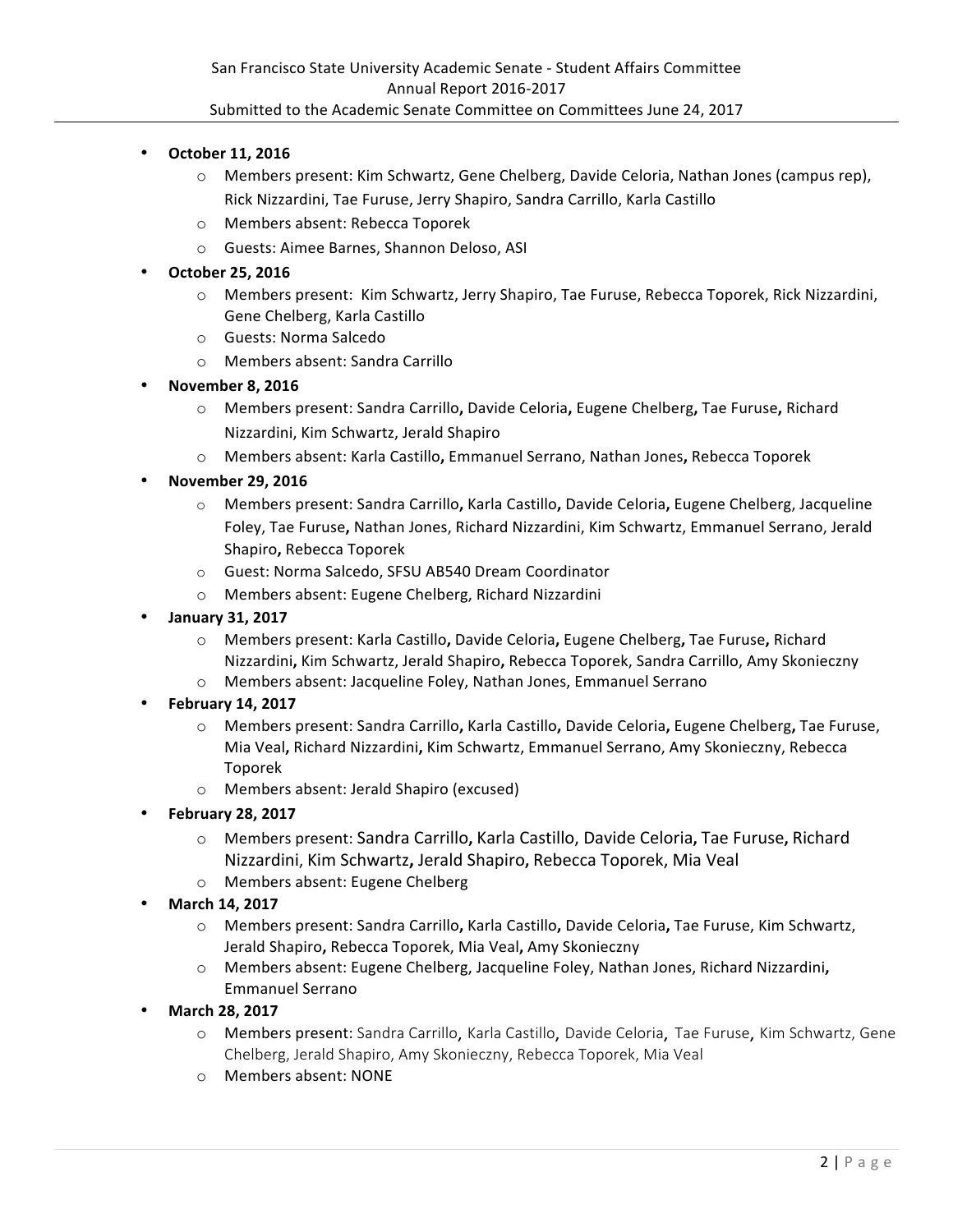- **April 11, 2017** (MINUTES NOT YET SUBMITTED AT THE TIME OF THIS REPORT)
	- o Members present:
	- o Members absent:
- **April 25, 2017** (MINUT ES NOT YET SUBMITTED AT THE TIME OF THIS REPORT)
	- o Members present:
	- o Members absent:

## C. Action Items

- Completed New Policies
	- o None
- Completed Revisions to Policies
	- o None
- Policies Rescinded
	- o None
- Completed Resolutions
	- $\circ$  Resolution in Support of the Use of Preferred Names on Campus (approved September 2016)
	- $\circ$  Resolution in Support of Undocumented Members of the SF State Campus Community (approved December 2016)
	- $\circ$  Resolution in Support of the Rights of SF State Community Members Who Have Deferred Action for Childhood Arrivals (DACA) (approved April 2017)
- Resolutions Still In Process
	- o None
- Other Completed Revisions and Documentation
	- o Student Affairs Committee Charge (November 1, 2017)
	- $\circ$  Guidelines for ASI: Senate Expectations for Student Representatives (February 21, 2017)

III. Committee Recommendations for the upcoming Academic Year:

A. Re: Career Services

- Engage with Luoluo Hong, Shimina Harris, Aimee Barnes, Orlando Harris regarding the progress that Career Service is making on campus. Specifically in terms of the number of career counselors available to students as a resource on campus.
- B. Re: Preferred Name Usage on Campus
	- Remain engaged with Renee Monte, regarding the way in which the resolution to utilize preferred names on campus is being integrated into the campus systems. Furthermore, remain active in the conversations about the way in which students are notified of their option to use a preferred name.
- C. To the Senate:
	- None
- D. To the 2017-2018 Student Affairs Committee:
	- Continue to investigate ways in which the Academic Senate can support Career Services.